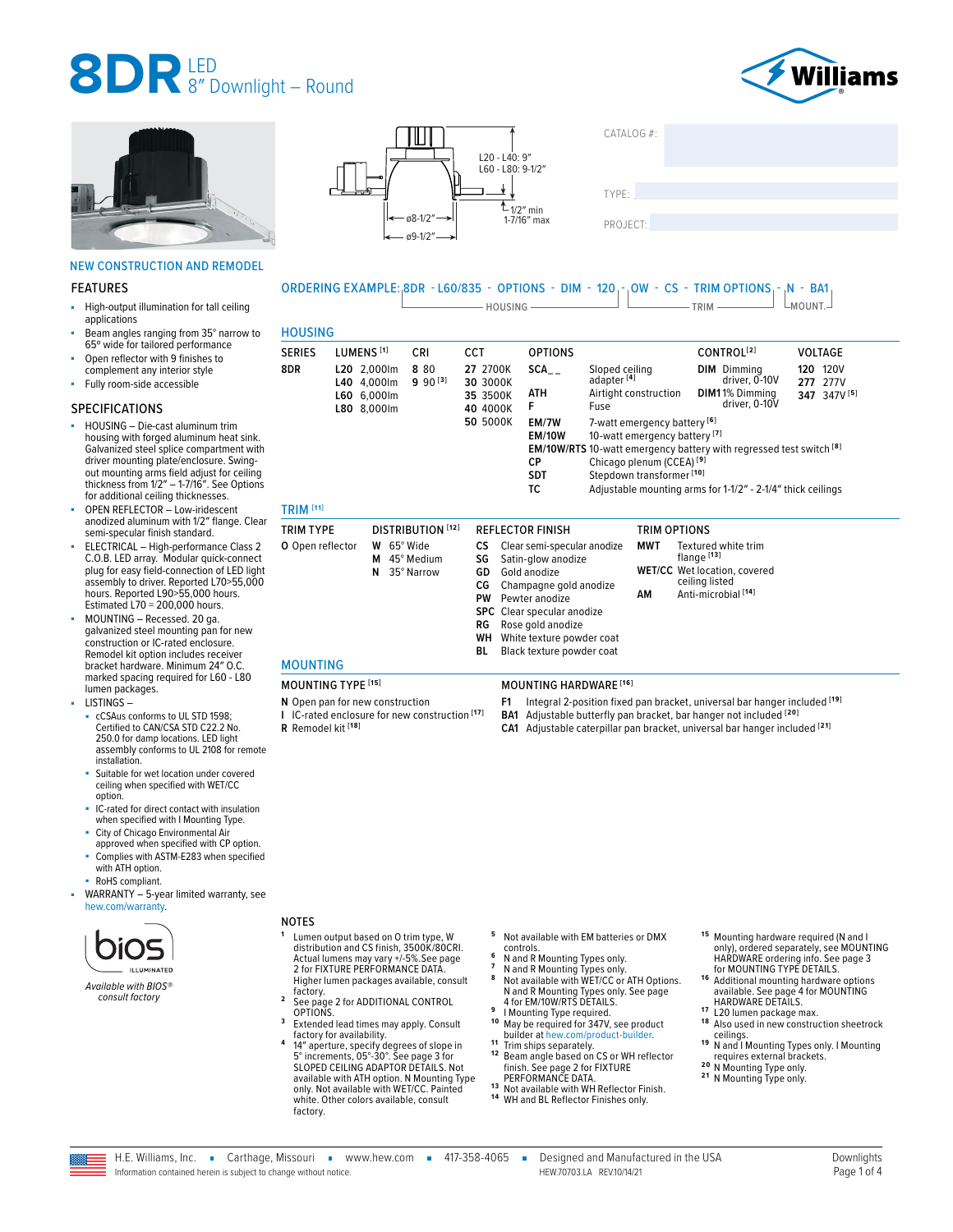### <span id="page-1-0"></span>FIXTURE PERFORMANCE DATA

|                | DIST. | <b>DELIVERED LUMENS</b> | <b>WATTAGE</b> | <b>EFFICACY (Im/W)</b> |
|----------------|-------|-------------------------|----------------|------------------------|
| 20             | W     | 2010                    | 24.3           | 82.7                   |
|                | м     | 1991                    | 24.3           | 81.9                   |
|                | Ν     | 1824                    | 24.3           | 75.1                   |
|                | W     | 4005                    | 46.4           | 86.3                   |
| $\overline{a}$ | м     | 3966                    | 46.4           | 85.5                   |
|                | N     | 3634                    | 46.4           | 78.3                   |
|                | W     | 6000                    | 71.9           | 83.4                   |
| <b>GO</b>      | м     | 5943                    | 71.9           | 82.7                   |
|                | N     | 5444                    | 71.9           | 75.7                   |
|                | W     | 8007                    | 95.1           | 84.2                   |
| ຂຸ             | м     | 7931                    | 95.1           | 83.4                   |
|                | Ν     | 7265                    | 95.1           | 76.4                   |

**CANDLEPOWER DISTRIBUTION**

CANDLEPOWER DISTRIBUTION

MULTIPLIER TABLES

|        | <b>COLOR TEMPERATURE</b> |                                    |  | <b>REFLECTOR FINISH</b> |                                            |  |  |
|--------|--------------------------|------------------------------------|--|-------------------------|--------------------------------------------|--|--|
|        | CCT                      | <b>CONVERSION</b><br><b>FACTOR</b> |  | <b>NUMBER</b>           | <b>CATALOG CONVERSION</b><br><b>FACTOR</b> |  |  |
|        | 2700K                    | 0.92                               |  | CS                      | 1.00                                       |  |  |
|        | 3000K                    | 0.98                               |  | SG <sup>1</sup>         | 0.92                                       |  |  |
| 80 CRI | 3500K                    | 1.00                               |  | GD                      | 0.93                                       |  |  |
|        | 4000K                    | 1.01                               |  | CG                      | 0.96                                       |  |  |
|        | 5000K                    | 1.02                               |  | PW                      | 0.86                                       |  |  |
|        | 2700K                    | 0.76                               |  | <b>SPC</b>              | 1.02                                       |  |  |
| 90 CRI | 3000K                    |                                    |  | RG                      | 0.88                                       |  |  |
|        |                          | 0.79                               |  | WH <sup>1</sup>         | 0.89                                       |  |  |
|        | 3500K                    | 0.82                               |  | BL <sup>1</sup>         | 0.47                                       |  |  |
|        | 4000K                    | 0.84                               |  |                         |                                            |  |  |
|        | 5000K                    | 0.88                               |  |                         |                                            |  |  |

**ZONE LUMENS % FIXTURE** 0 - 40 5585 93<br>0 - 60 5960 99 0 - 60 5960 99<br>0 - 90 6000 100

 $\begin{array}{|c|c|c|}\n\hline\n6000 & 100 \\
\hline\n6000 & 100\n\end{array}$ 

**LUMEN SUMMARY**

LUMEN SUMMARY

 $0 - 180$ 

**<sup>1</sup>** Distribution will also be affected, consult factory.

- Photometrics tested in accordance with IESNA LM-79. Results shown are based on 25ºC ambient temperature.
- Wattage shown is based on 120V input.<br>■ Results based on 3500K 80 CRL actual
- Results based on 3500K, 80 CRI, actual lumens may vary +/-5%
- Use multiplier tables to calculate additional options.

#### PHOTOMETRY

**8DR-L60/835-OW-CS** Total Luminaire Output: 6000 lumens; 71.9 Watts | Efficacy: 83 lm/W | 80 CRI; 3500K CCT



| <b>VERTICAL ANGLE</b> | <b>HORIZONTAL ANGLE</b> | <b>ZONAL LUMENS</b> |  |
|-----------------------|-------------------------|---------------------|--|
|                       | 0°                      |                     |  |
| U                     | 5866                    |                     |  |
| 5                     | 5903                    | 554                 |  |
| 15                    | 5382                    | 1514                |  |
| 25                    | 4655                    | 2084                |  |
| 35                    | 2299                    | 1432                |  |
| 45                    | 359                     | 330                 |  |
| 55                    | 48                      | 46                  |  |
| 65                    | 24                      | 24                  |  |
| 75                    | 12                      | 12                  |  |
| 85                    | 3                       | 3                   |  |
| 90                    |                         |                     |  |





### <span id="page-1-1"></span>ADDITIONAL CONTROL OPTIONS

Lumen restrictions apply: L40 max for DMX driver, L20 max for Lutron drivers, L40 max for ELDO drivers, L40 max for DIM LINE driver. R Mounting Type not available with DMX<br>controls. R Mounting Type requires 12″ minimum ple [hew.com/product-builder.](https://ws1.hew.com/config?series=8DR)

| <b>CATALOG NUMBER</b> | <b>DESCRIPTION</b>                                                                                                                       |
|-----------------------|------------------------------------------------------------------------------------------------------------------------------------------|
| <b>DIM</b>            | Dimming driver prewired for 0-10V low voltage applications                                                                               |
| DIM <sub>1</sub>      | 1% dimming driver prewired for 0-10V low voltage applications                                                                            |
| <b>DIM LINE</b>       | Line voltage dimming driver (TRIAC and ELV compatible at 120V only)                                                                      |
| <b>DMX</b>            | 0.1% dimming driver for DMX controls                                                                                                     |
| LTE LINE              | Lutron Hi-lume 1% 2-wire dimming driver forward phase line voltage controls (120V only)                                                  |
| LDE1                  | Lutron Hi-lume 1% EcoSystem dimming LED driver                                                                                           |
| VRF/DBI/LDE1          | Lutron Vive integral fixture control, RF only (DFCSJ-OEM-RF), Lutron Hi-lume 1% EcoSystem dimming LED driver, and digital link interface |
| <b>FCJS/DIM</b>       | Lutron Vive PowPak wireless fixture control with dimming driver                                                                          |
| FCJS/DIM1             | Lutron Vive PowPak wireless fixture control with 1% dimming driver                                                                       |
| ELDO SOLOB            | EldoLED Solodrive, 0.1% dimming driver for 0-10V controls                                                                                |
| ELDO SOLOB DALI       | EldoLED Solodrive, 0.1% dimming driver for DALI controls                                                                                 |
| ELDO ECO1             | EldoLED Ecodrive, 1% dimming driver for 0-10V controls                                                                                   |
| ELDO ECO1 DALI        | EldoLED Ecodrive, 1% dimming driver for DALI controls                                                                                    |

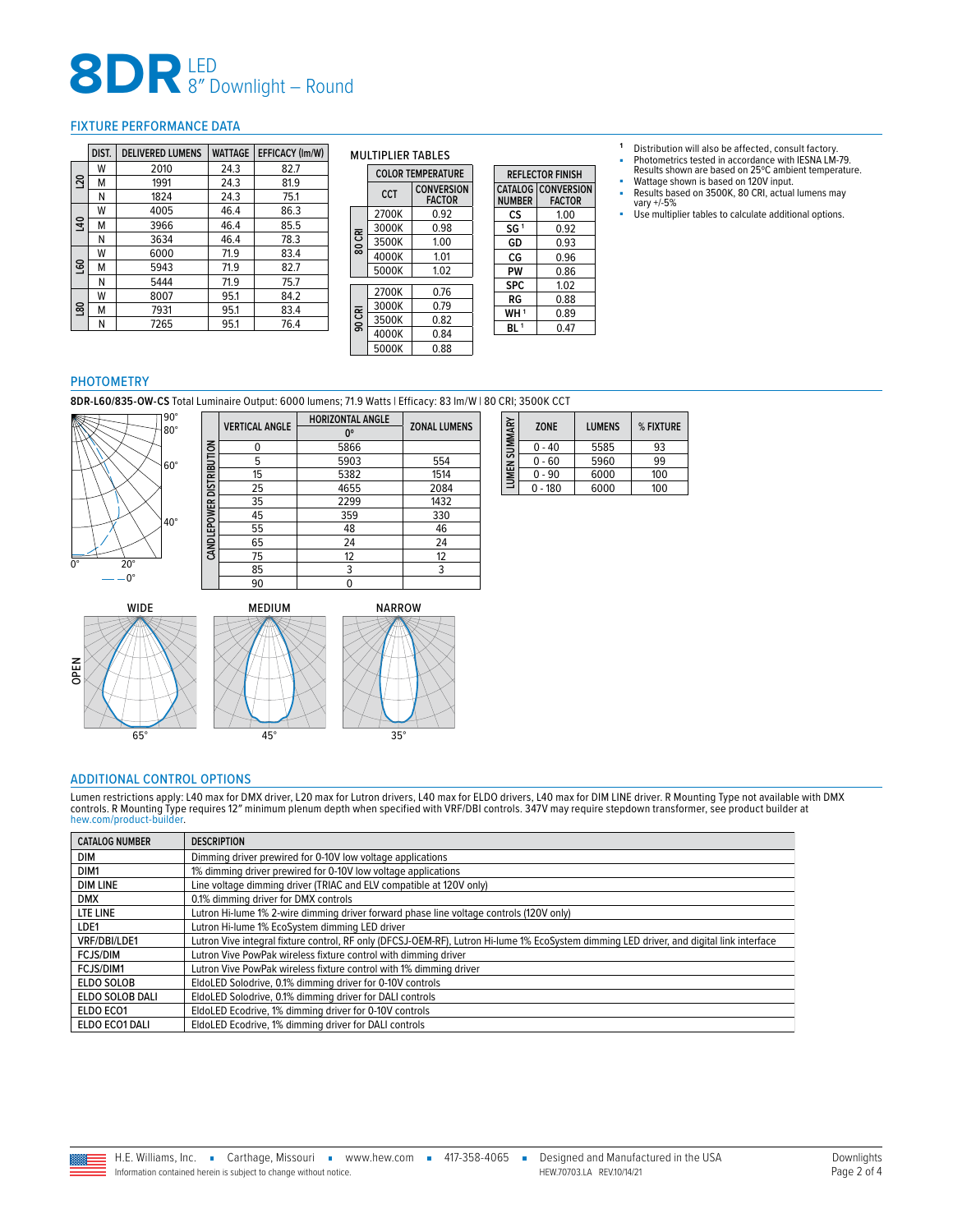## <span id="page-2-0"></span>SLOPED CEILING ADAPTOR DETAILS



|               | A (HEIGHT)<br><b>PLENUM</b> |              |             |               |              |             |               |  |
|---------------|-----------------------------|--------------|-------------|---------------|--------------|-------------|---------------|--|
| <b>LUMENS</b> | $5^\circ$                   | $10^{\circ}$ | $15^\circ$  | $20^{\circ}$  | $25^{\circ}$ | $30^\circ$  | <b>HEIGHT</b> |  |
| $L20 - L40$   | 13-5/16"                    | $13 - 3/8"$  | 13-5/16"    | $13 - 3/16''$ | 13''         | $12 - 5/8"$ | $13 - 3/4"$   |  |
| L60 - L80     | $14 - 3/4"$                 | 14-13/16"    | $14 - 3/4"$ | $14 - 5/8"$   | 14-5/16"     | 14''        | 15''          |  |
| 30° Shown     |                             |              |             |               |              |             |               |  |

Ceiling cutout: ø14-3/8″

## REFLECTOR FINISH DETAILS

| <b>SPC</b>     | SG         | <b>PW</b> | GD   | СG             | RG        | ື                         | WH | BL    |
|----------------|------------|-----------|------|----------------|-----------|---------------------------|----|-------|
| Clear specular | Satin-glow | Pewter    | Gold | Champagne gold | Rose gold | Clear semi-specular White |    | Black |
|                |            |           |      |                |           |                           |    |       |

٦

### <span id="page-2-1"></span>MOUNTING TYPE DETAILS

Ceiling cutout 9-1/16″ for all mounting types.